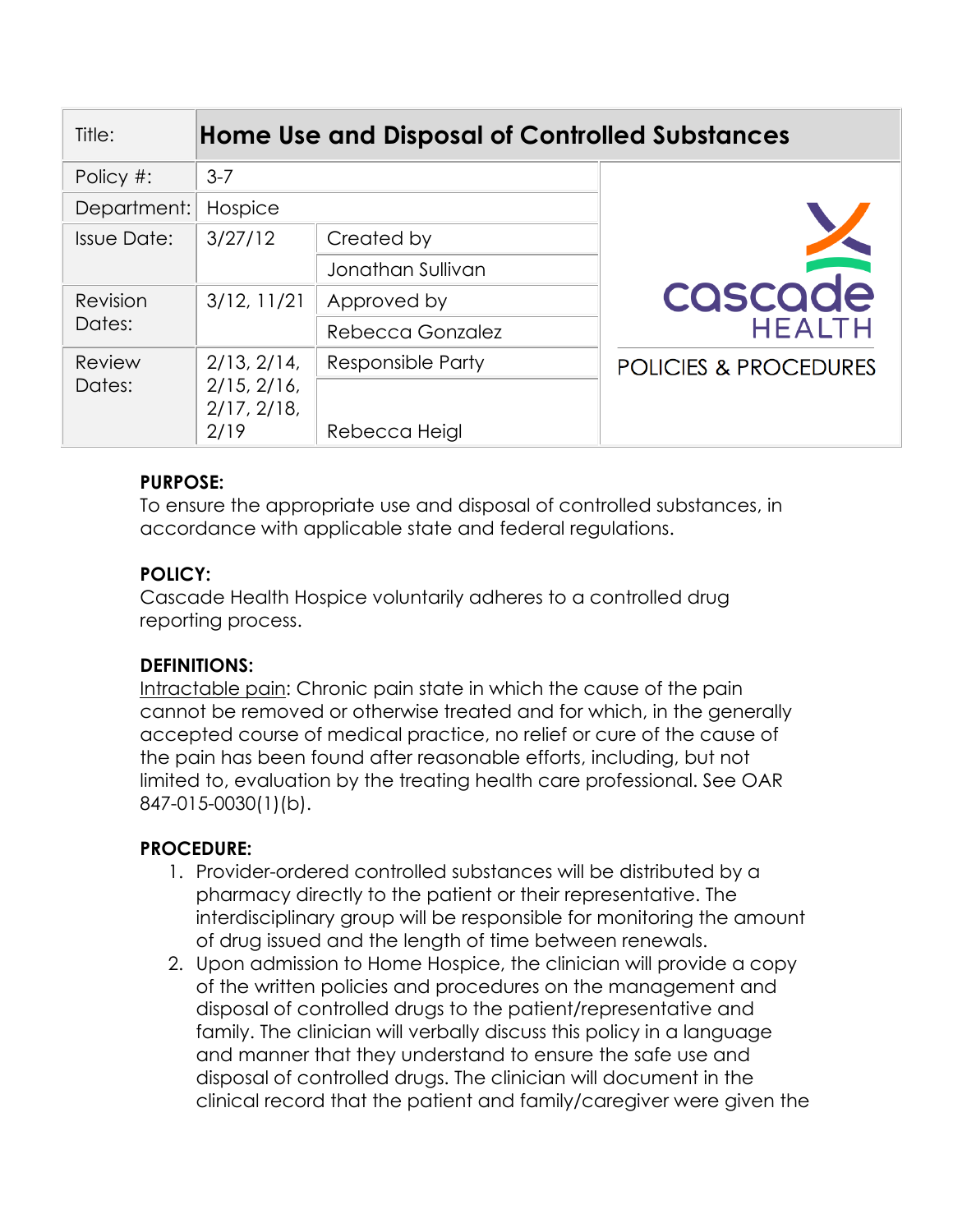written policy and procedure for managing controlled drugs and discussed the disposal of medications.

- 3. When a hospice patient no longer has a need for a controlled substance, the clinician will instruct the patient and family/caregiver regarding proper disposal of the drugs in accordance with federal, state, and local law/regulation. The preferred method of disposal is through the Oregon Take-Back Programs (info below in "Suggested Means of Disposal" section.
- 4. The hospice nurse, social worker, or chaplain attending the death of a hospice patient will inform the family/caregivers of their responsibility to dispose of all the patient's prescribed medications and will document this instruction in a clinical note.
- 5. Hospice personnel may only dispose of a patient's prescription medication upon request by the patient, patient's family member, or personal representative.
- 6. Disposal by a hospice employee must be witnessed by one of the following:
	- a. The patient;
	- b. The patient's family member or representative;
	- c. Another hospice employee; or
	- d. A local law enforcement officer
- 7. If a hospice employee disposes of medication, documentation of collection and disposal of prescription medications must be done either on the "Disposal of Controlled Substances" form or charted in NDoc. If charted in NDoc, the narrative template located in the agency button includes:
	- a. The name of the individual authorizing the disposal;
	- b. The relationship to the patient of the individual authorizing disposal;
	- c. The name and quantity of each unused medication;
	- d. The date of disposal;
	- e. The method of disposal;
	- f. The name of the individual disposing of medications; and
	- g. The name of the individual witnessing disposal

This template is copied/pasted into the Additional Medications Narrative in the Medication section of Visit Charting/Patient Profile and then updated with patient-specific information.

### **SUGGESTED MEANS OF DISPOSAL:**

- Preferred: Oregon Take-Back Programs (mail or drop-off locations)
	- o Visit

[www.oregon.gov/deq/FilterDocs/LawEnfPharmaDropBox.pdf](http://www.oregon.gov/deq/FilterDocs/LawEnfPharmaDropBox.pdf) for information on where you can drop off prescription drugs at authorized locations.